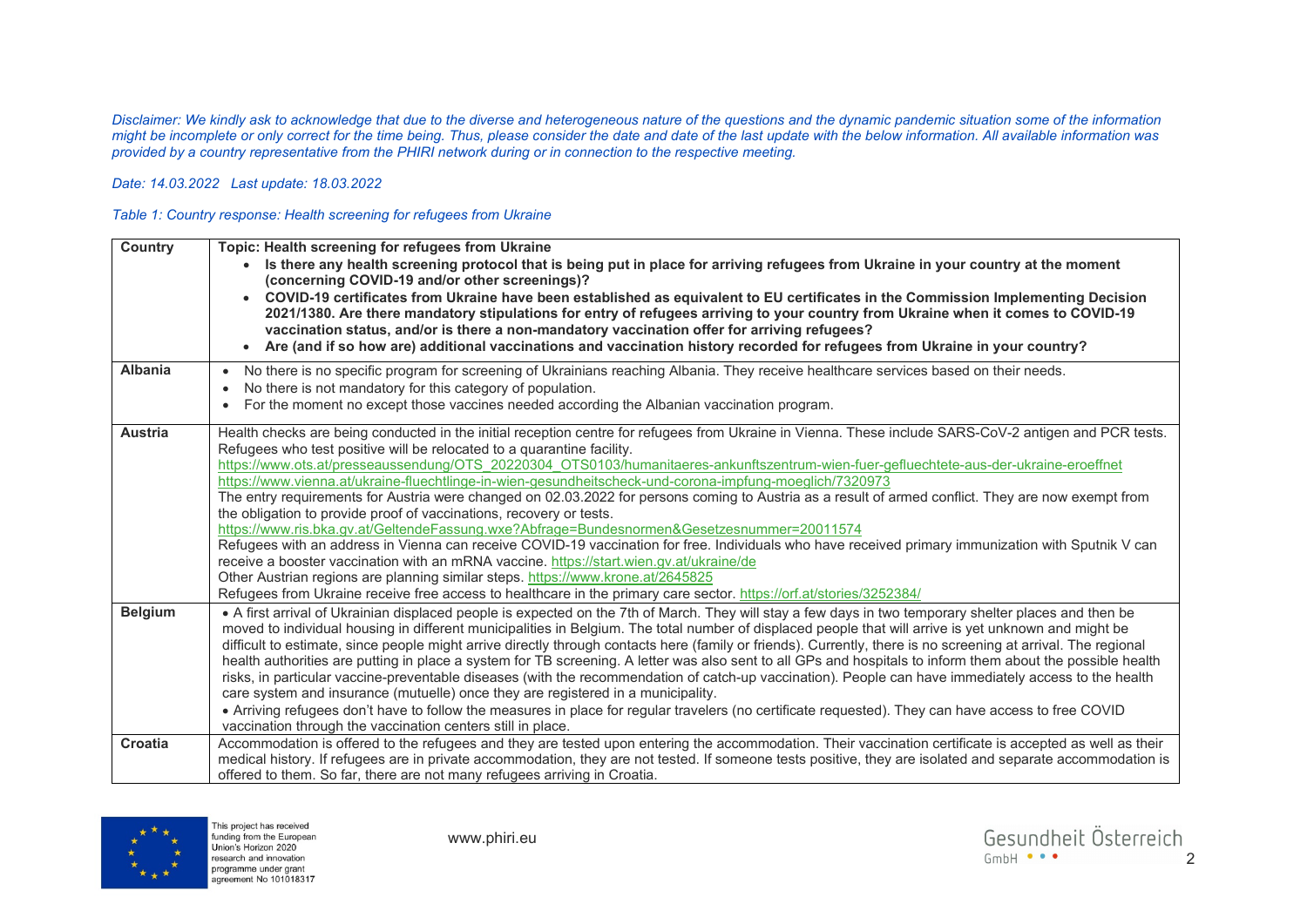|                 | In addition to the verbal response, the following information was shared in the chat: treatment and vaccines are offered for free to Ukrainian refugees in                                                                                                                                                         |
|-----------------|--------------------------------------------------------------------------------------------------------------------------------------------------------------------------------------------------------------------------------------------------------------------------------------------------------------------|
|                 | Croatia.                                                                                                                                                                                                                                                                                                           |
| <b>Czech</b>    | There are currently many refugees arriving in Czechia. It is not easy to accommodate all of them. There are currently no special health screenings or                                                                                                                                                              |
| <b>Republic</b> | health checks. Vaccination centers have been changed to refugee-centers. There is no special testing and no special vaccination procedure because                                                                                                                                                                  |
|                 | Croatia is simply trying to accommodate the arriving refugees.                                                                                                                                                                                                                                                     |
|                 | There are two problems: 1. Coverage by health insurance is currently not available for refugees. A corresponding law is currently being drafted to ensure                                                                                                                                                          |
|                 | health insurance coverage for refugees. 2. We are not only dealing with Covid-19 and Covid-19 vaccination but also with other infectious diseases (e.g.                                                                                                                                                            |
|                 | tuberculosis). Many children will be integrated into Czech schools. Therefore, the Czechia is also thinking about vaccination against other diseases.                                                                                                                                                              |
| <b>Estonia</b>  | • Yes, emergency medical and dental care, Covid-19 testing and vaccination, and healthcare services related to the protection of public health are                                                                                                                                                                 |
|                 | guaranteed for Ukrainian war refugees who have been granted temporary protection.                                                                                                                                                                                                                                  |
|                 | A primary health check is performed by ambulance services (emergent health care-need for hospitalisation) at the reception Centres. The secondary                                                                                                                                                                  |
|                 | health check is carried out at the hospitals of the hospital network. During this health check, patients will undergo a general medical and infectious disease                                                                                                                                                     |
|                 | examination, are vaccinated if necessary, and the required prescriptions are issued. Ukrainian war refugees can address their health concerns (renewing                                                                                                                                                            |
|                 | prescriptions, chronic illnesses, other issues) at family health Centres. Pharmacies will also sell medicinal products, except for narcotic and psychotropic                                                                                                                                                       |
|                 | medicines, based on physical prescriptions issued in Ukraine. The Estonian state also funds the provision of treatment services provided to Ukrainian                                                                                                                                                              |
|                 | refugees in relation to HIV, tuberculosis, or the consumption of narcotic drugs.                                                                                                                                                                                                                                   |
|                 | • The border crossing restrictions enacted to stop the spread of Covid-19, including the obligation to present a Covid-19 certificate, do not apply to                                                                                                                                                             |
|                 | Ukrainian citizens and their direct descendants (children, grandchildren) and ascendants (parents, grandparents). Quarantine rules extend to war                                                                                                                                                                   |
|                 | refugees. Refugees arriving in Estonia must remain in isolation for 7 days if they do not have proof of vaccination against Covid-19 or of coronavirus                                                                                                                                                             |
|                 | recovery. Refugees diagnosed with coronavirus, must remain in quarantine for 10 days. A Covid-19 certificate is not required when entering the reception                                                                                                                                                           |
|                 | and accommodation centres.                                                                                                                                                                                                                                                                                         |
|                 | Non-mandatory Covid-19 vaccination is offered to refugees.                                                                                                                                                                                                                                                         |
|                 | • Applying for temporary protection will afford refugees the same access to different services and benefits as Estonian residents have, including<br>immunisation of children according to the national immunisation schedule                                                                                      |
| Germany         |                                                                                                                                                                                                                                                                                                                    |
|                 | • According to § 62 of the Asylum Act (AsylG), asylum seekers required to undergo a medical examination for communicable diseases (e. g. tuberculosis,<br>measles) in order to prevent transmissions in communal accommodation and, if necessary, to be able to initiate appropriate measures for the treatment of |
|                 | communicable diseases. The supreme health authority of the Land or an authority designated by it shall determine the extent of the medical examination                                                                                                                                                             |
|                 | and the physician to conduct the examination.                                                                                                                                                                                                                                                                      |
|                 | Since refugees from Ukraine are not necessarily covered by this law, the corresponding regulation at this time would be the Corona Virus Entry Ordinance                                                                                                                                                           |
|                 | (CoronaEinreiseV). In general, all persons entering Germany who have reached the age of 12 should present a negative test certificate, a vaccination                                                                                                                                                               |
|                 | certificate or proof of recovery upon entry. In view of the war in Ukraine, a pragmatic solution could be found: Persons entering the country from Ukraine                                                                                                                                                         |
|                 | who are not considered vaccinated or recovered in Germany, or who cannot prove this, can still carry out a test after arrival in DEU. The requirement "on                                                                                                                                                          |
|                 | entry" is interpreted broadly in this case. Point of care SARS-CoV-2 antigen-tests and COVID-19 vaccination are free of charge for persons entering from                                                                                                                                                           |
|                 | the Ukraine. References partially in German:                                                                                                                                                                                                                                                                       |
|                 | https://www.gesetze-im-internet.de/englisch_asylvfg/englisch_asylvfg.html                                                                                                                                                                                                                                          |
|                 | https://www.bundesgesundheitsministerium.de/en/service/gesetze-und-verordnungen/guv-19-lp/coronavirus-einreiseverordnung.html                                                                                                                                                                                      |
|                 | https://www.rki.de/DE/Content/GesundAZ/F/Flucht/Erstaufnahme/Erstaufnahme Tab.html;jsessionid=80E88C011A8DA893222F32E72A08A4A7.internet092?nn=13263868                                                                                                                                                             |
|                 | • The recommendations of the EU Council on the restriction of travel in Europe (Council Recommendation 2020/912) allow travel by persons in need of                                                                                                                                                                |
|                 | international protection or protection on other humanitarian grounds. Irrespective of this, the Ordinance on Coronavirus Entry Regulations must be                                                                                                                                                                 |
|                 | complied with. https://www.bundesgesundheitsministerium.de/en/service/gesetze-und-verordnungen/guv-19-lp/coronavirus-einreiseverordnung.html                                                                                                                                                                       |
|                 | Ukraine has no longer been classified as a high-risk area since 27 February 2022. Thus, according to the ordinance, there is only a general obligation to                                                                                                                                                          |
|                 | test before entry, but no longer a quarantine and registration requirement.                                                                                                                                                                                                                                        |

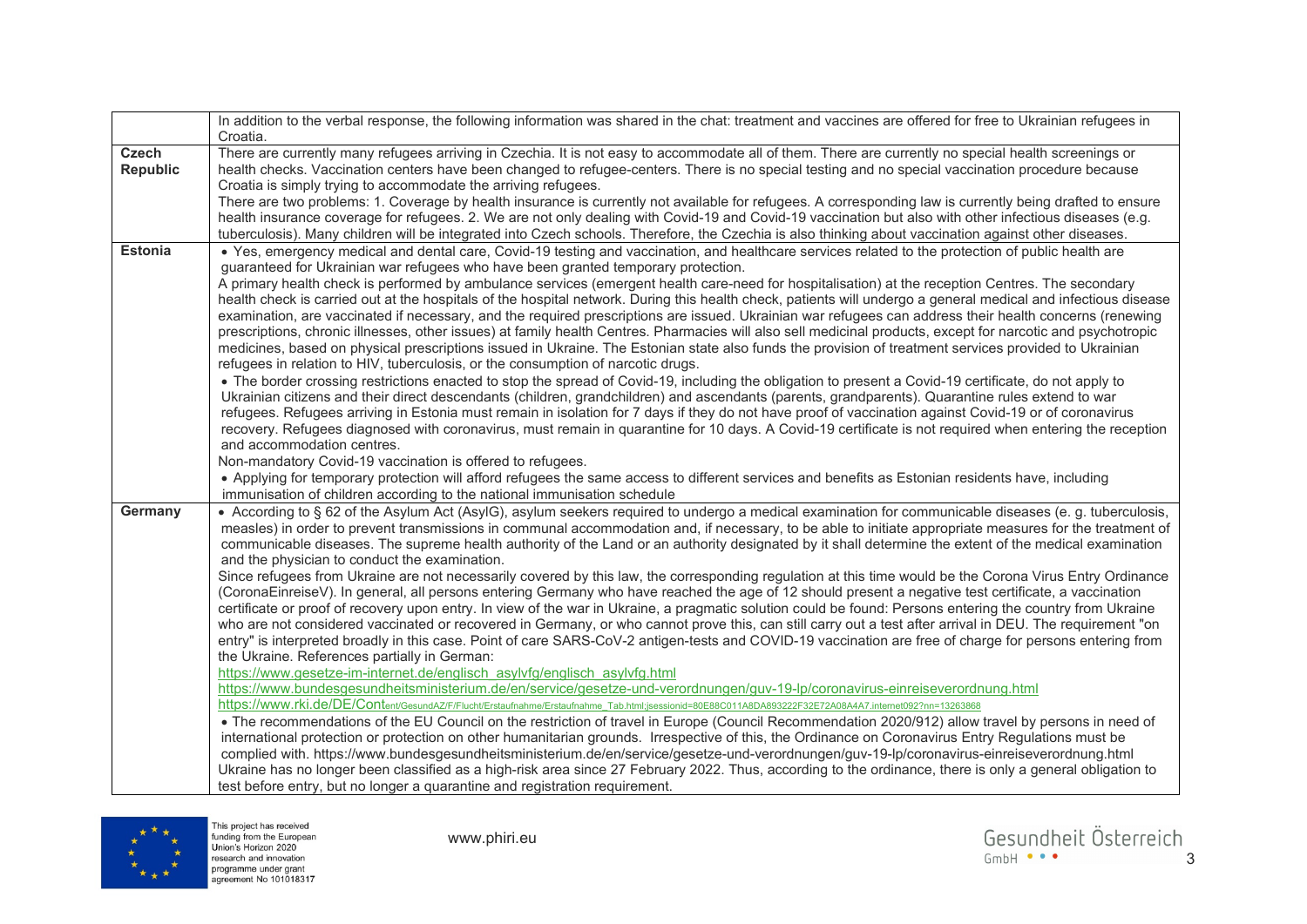|                | The Federal Police will deal pragmatically with the situation in the case of war refugees and displaced persons. Among other things, voluntary tests will be                                                                                                                                                               |
|----------------|----------------------------------------------------------------------------------------------------------------------------------------------------------------------------------------------------------------------------------------------------------------------------------------------------------------------------|
|                | offered at the border upon entry. In case of symptoms of COVID-19, medical professionals will be consulted. Reference in German:                                                                                                                                                                                           |
|                | https://www.bamf.de/DE/Themen/AsylFluechtlingsschutz/ResettlementRelocation/InformationenEinreiseUkraine/informationen-einreise-ukraine-                                                                                                                                                                                   |
|                | node.html#doc1110318bodyText1                                                                                                                                                                                                                                                                                              |
| <b>Ireland</b> | As of Sunday 6 March 2022, travelers to Ireland (including Ukrainian refugees) are not required to show proof of vaccination, proof of recovery or a                                                                                                                                                                       |
|                | negative PCR test result upon arrival. There are also no post-arrival testing or quarantine requirements for travelers to Ireland. When Ukrainian refugees                                                                                                                                                                 |
|                | arrive at Dublin Airport, they will be supported to present to an Immigration Officer, who will ask some basic questions in relation to their needs, having<br>identified them as a potential beneficiary of the Temporary Protection Directive. They will then be brought to the reception centre that has been set up in |
|                | Dublin Airport specifically for refugees arriving in Ireland – it is essentially a 'one-stop shop' where they can get supplies such as food, toiletries, toys, sim                                                                                                                                                         |
|                | cards etc. They will be given a permission letter by the Department of Justice confirming that they have been granted Temporary Protection under the EU                                                                                                                                                                    |
|                | Directive. They can also register for a Personal Public Service (PPS) number which will enable them to apply for public services (e.g., medical card for                                                                                                                                                                   |
|                | access to free healthcare).                                                                                                                                                                                                                                                                                                |
|                | Ukrainian nationals will be able to get the same health services as Irish citizens. This includes access to Covid-19 vaccinations, GPs, community care and                                                                                                                                                                 |
|                | hospital or emergency care, as well as access to services for children's health, mental health, disabilities, maternity care, older people and many more.                                                                                                                                                                  |
|                | The HSE (national health service in Ireland) is finalizing a plan that will include a rapid health needs assessment to provide for the health needs of new                                                                                                                                                                 |
|                | arrivals, including public health measures arising from COVID-19. This assessment will include rapid access to basic priority GP / primary care of                                                                                                                                                                         |
|                | Ukrainian refugees in hotels/communities. The aim of the GP Primary care service is to be available for acute illnesses, provide ongoing clinical care of                                                                                                                                                                  |
|                | priority medical conditions such as diabetes, heart disease, chronic illness plus acute care / triage of illnesses.                                                                                                                                                                                                        |
|                | In addition, HSE public health doctors / team are working closely with Immigration and IPAS (International Protection Accommodation Services) to do risk                                                                                                                                                                   |
|                | assessments in relation to Covid and other health issues including infectious diseases. The priority upon entry is to have good information and Covid                                                                                                                                                                      |
|                | supports on hand and arrange a rapid health response in congregated settings as well as in the community. More information is available from: (also                                                                                                                                                                        |
|                | available in Ukrainian & Russian)                                                                                                                                                                                                                                                                                          |
|                |                                                                                                                                                                                                                                                                                                                            |
|                | https://www.gov.ie/en/campaigns/bc537-irelands-response-to-the-situation-in-ukraine/?referrer=http://www.gov.ie/ukraine/                                                                                                                                                                                                   |
|                | https://www2.hse.ie/services/healthcare-in-ireland/ukrainian-refugees.html                                                                                                                                                                                                                                                 |
| <b>Italy</b>   | . The new circular issued by the Ministry of Health, "Ukraine Crisis - First Indications for Local Health Authorities" has indicated that, beyond citizenship,                                                                                                                                                             |
|                | for those who are "without digital Passenger Locator Form or green Covid-19 certification, the territorially competent ASL will carry out the diagnostic tests                                                                                                                                                             |
|                | within 48 hours of entry, if not at the moment of entry into the national borders ". According to the provisions, then, all those who will be identified as                                                                                                                                                                |
|                | positive for coronavirus or contacts of a positive, following the screening that is carried out, for example, at the Reception Points, will be managed                                                                                                                                                                     |
|                | according to current national legislation. In addition, indications were also given in the circular of the MoH for "the administration of anti-Covid vaccines                                                                                                                                                              |
|                | and other routine vaccinations for this population at risk". Indications have been also given for the anti-Covid vaccination: The Ministry of Health has<br>alerted the regions to prepare resources to guarantee anti-Covid tampons and vaccines for Ukrainian refugees. The national Health System has to                |
|                | guarantee the administration of vaccines "to all subjects from 5 years of age who declare not to be vaccinated or do not have documentation certifying                                                                                                                                                                     |
|                | vaccination, including the booster dose for subjects from 12 years of age".                                                                                                                                                                                                                                                |
|                | • Based on the data available at the time of this writing, the coverage vaccination for COVID-19 in Ukraine is around 35% of the population, representing                                                                                                                                                                  |
|                | one among the lowest in Europe. The vaccines authorized in Ukraine correspond, for the most part, to those authorized by the EMA or equivalent                                                                                                                                                                             |
|                | (Comirnaty, COVID-19 Vaccine Janssen, Covishield, Spikevax, Vaxzevria), to which the Coronavac vaccine (Sinovac) is added.                                                                                                                                                                                                 |
|                | • For routine vaccinations, the Ukrainian vaccination schedule provides for the following vaccinations:                                                                                                                                                                                                                    |
|                | - Hepatitis B                                                                                                                                                                                                                                                                                                              |
|                | $-$ TBC                                                                                                                                                                                                                                                                                                                    |
|                | - Diphtheria, Tetanus, Pertussis, Polio                                                                                                                                                                                                                                                                                    |
|                | - Haemophilus influenzae b                                                                                                                                                                                                                                                                                                 |
|                | - Measles, Mumps, Rubella<br>Recommendations for minors up to the age of 18 years:                                                                                                                                                                                                                                         |



This project has received<br>funding from the European<br>Union's Horizon 2020<br>research and innovation<br>programme under grant<br>agreement No 101018317

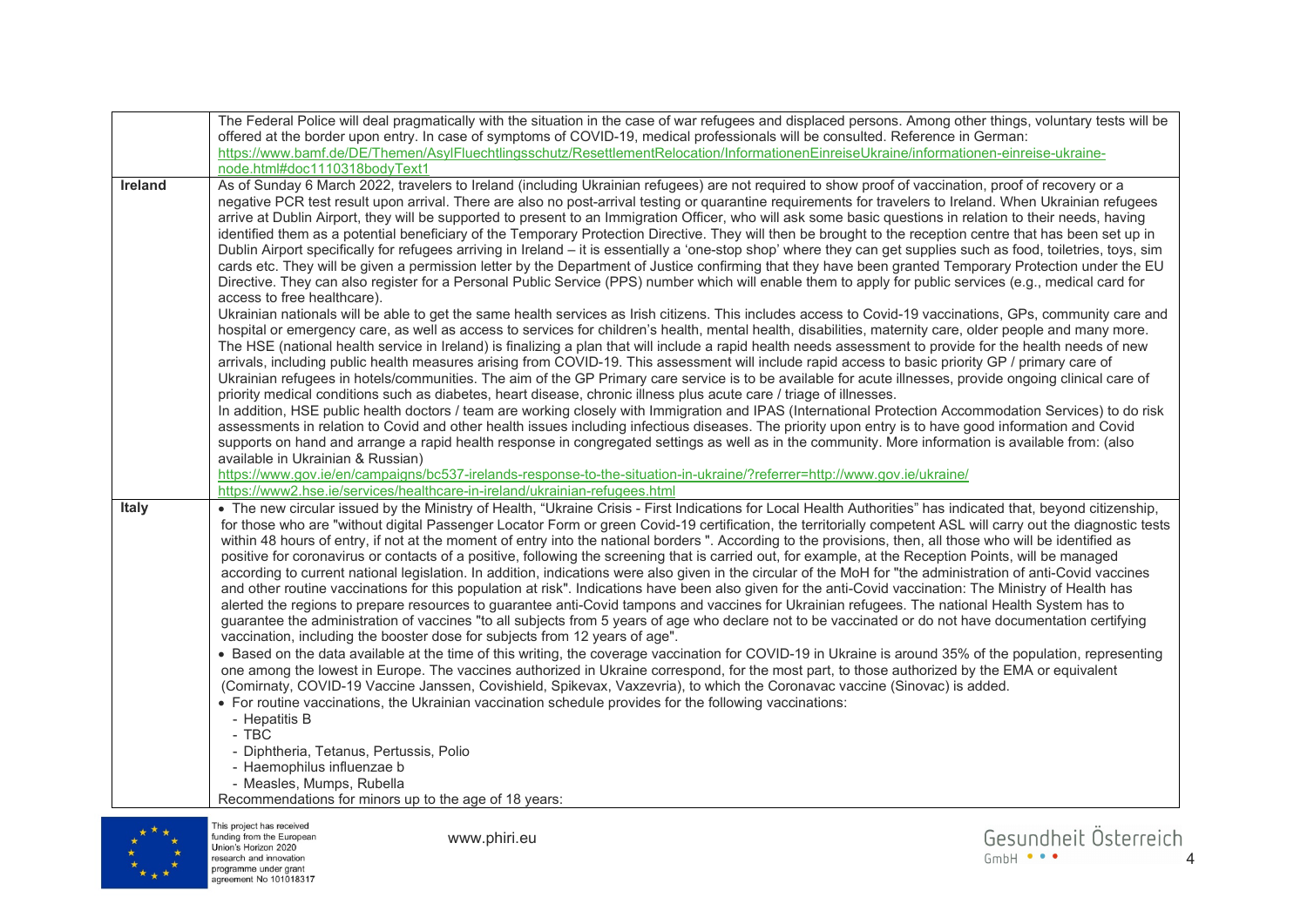|              | - Subject never vaccinated, with insufficient documentation and uncertain vaccination status: it is recommended the offer of provided vaccinations, in                                                                                           |
|--------------|--------------------------------------------------------------------------------------------------------------------------------------------------------------------------------------------------------------------------------------------------|
|              | relation to age, according to the calendar of the National Plan of Vaccinal prevention.<br>- Subject regularly vaccinated in the country of origin and providing adequately documented vaccination status: the offer of provided vaccinations is |
|              | recommended, in relation to age, according to the calendar of the National Vaccine Prevention Plan, for the eventual completion of the cycle of primary                                                                                          |
|              | vaccination or subsequent boosters.                                                                                                                                                                                                              |
|              | Recommendations for adults (≥ 18 years old): For unvaccinated adults or with uncertain vaccination status, it is recommended to offer the following                                                                                              |
|              | vaccinations:                                                                                                                                                                                                                                    |
|              | - Diphtheria, Tetanus, Pertussis, Polio                                                                                                                                                                                                          |
|              | - Measles, Mumps, Rubella (except pregnant women)                                                                                                                                                                                                |
|              | - Chickenpox (evaluate)                                                                                                                                                                                                                          |
|              | - Hepatitis B (HBV) in case of negative screening (evaluate                                                                                                                                                                                      |
| <b>Malta</b> | Malta has a restrictive entry policy. New arrivals from the red list can only enter if they are fully vaccinated. It is generally not possible to enter Malta with a                                                                             |
|              | recovery certificate or test (if you do, you must be quarantined). Ukraine is still on the dark red country list. However, refugees can fly in without presenting                                                                                |
|              | their vaccination certificate or a negative test - all that is done when they are already in the country. If they are vaccinated, they must spend a week in                                                                                      |
|              | quarantine, if they are not vaccinated, 2 weeks. Currently, not many refugees arrive in Malta. There are plans to ask refugees to be vaccinated, not only                                                                                        |
|              | against Covid-19, but also against polio and MMR (vaccination rates for these diseases are relatively low in the Ukrainian population).                                                                                                          |
|              | Currently, there is no information on pet screening (rabies is endemic in Ukraine). However, since only Ryanair flies from Ukraine to Malta and Ryanair                                                                                          |
|              | does not allow pets, this is not a big problem (so far).                                                                                                                                                                                         |
|              | There are communication problems with the refugees, as many do not speak English very well. More resources are needed in Malta to address                                                                                                        |
|              | vaccination hesitancy among the refugees.                                                                                                                                                                                                        |
|              | In addition, treatment and vaccines are being offered for free to Ukrainian refugees.                                                                                                                                                            |
| Norway       | As of 12th February 2022, there are no restrictions for people arriving to Norway. No news rules have been put into place with regards to the crises in                                                                                          |
|              | Ukraine yet.                                                                                                                                                                                                                                     |
| Poland       | Since February 24, the day of the beginning of Russia's aggression, over 1.7 million refugees from Ukraine have crossed the Polish-Ukrainian border                                                                                              |
|              | (data source: Border Guard, data as of March 13th). On Saturday (March 12th, 2022) a law on helping Ukrainian citizens in connection with an armed                                                                                               |
|              | conflict on the territory of that country entered into force. The document, among others, contains provisions on access to the public health service.                                                                                            |
|              | https://www.dziennikustaw.gov.pl/D2022000058301.pdf<br>According to the law, the stay of Ukrainians who came to Poland after Russia's attack on Ukraine and declared their intention to stay in Poland will be                                   |
|              | considered legal for 18 months, starting from February 24 <sup>th</sup> . The law will also regulate the issue of extending the stay of Ukrainians who were already                                                                              |
|              | legally in Poland before Russia's attack on Ukraine. Dates incl. validity of a national visa or residence permits that fall after February 24th, will be extended                                                                                |
|              | until December 31, 2022. Ukrainian citizens who come to Poland will also be able to obtain a PESEL number (Personal Identification Number) after                                                                                                 |
|              | confirming their identity. The solutions of the regulation also provide for making it easier for Ukrainians to use digital services - e.g. they will be able to set                                                                              |
|              | up a Trusted Profile. Ukrainians whose stay in Poland will be legalized will be able to work in Poland, gain access to health care and education. The act                                                                                        |
|              | provides that every citizen of Ukraine - legally residing in Poland since February 24 this year. - will have guaranteed access to the public health care                                                                                         |
|              | system. The National Health Fund will pay for each medical service for a Ukrainian citizen in the public health service. The financing of these benefits will                                                                                    |
|              | be guaranteed from the state budget. However, these benefits exclude spa treatment and spa rehabilitation, as well as the administration of medicinal                                                                                            |
|              | products issued to recipients under the health policy programs of the Minister of Health. The law also provides for the possibility of providing free                                                                                            |
|              | psychological assistance to refugees from Ukraine. On the other hand, Ukrainians who are licensed to practice as a doctor, dentist, nurse or midwife will                                                                                        |
|              | be able to obtain permission to practice in Poland. The detailed procedure and method of financing the costs of services will be specified in the contract                                                                                       |
|              | concluded between the minister competent for health and the president of the National Health Fund.                                                                                                                                               |
|              |                                                                                                                                                                                                                                                  |
|              | At present there is no obligation to quarantine or test, the immunological status of refugees is not checked - in the current situation it is impossible to do                                                                                   |
|              | that. However, the Minister of Health introduced the possibility of vaccinating foreigners of Ukrainian nationality as part of the National Program for                                                                                          |



This project has received<br>funding from the European<br>Union's Horizon 2020<br>research and innovation<br>programme under grant<br>agreement No 101018317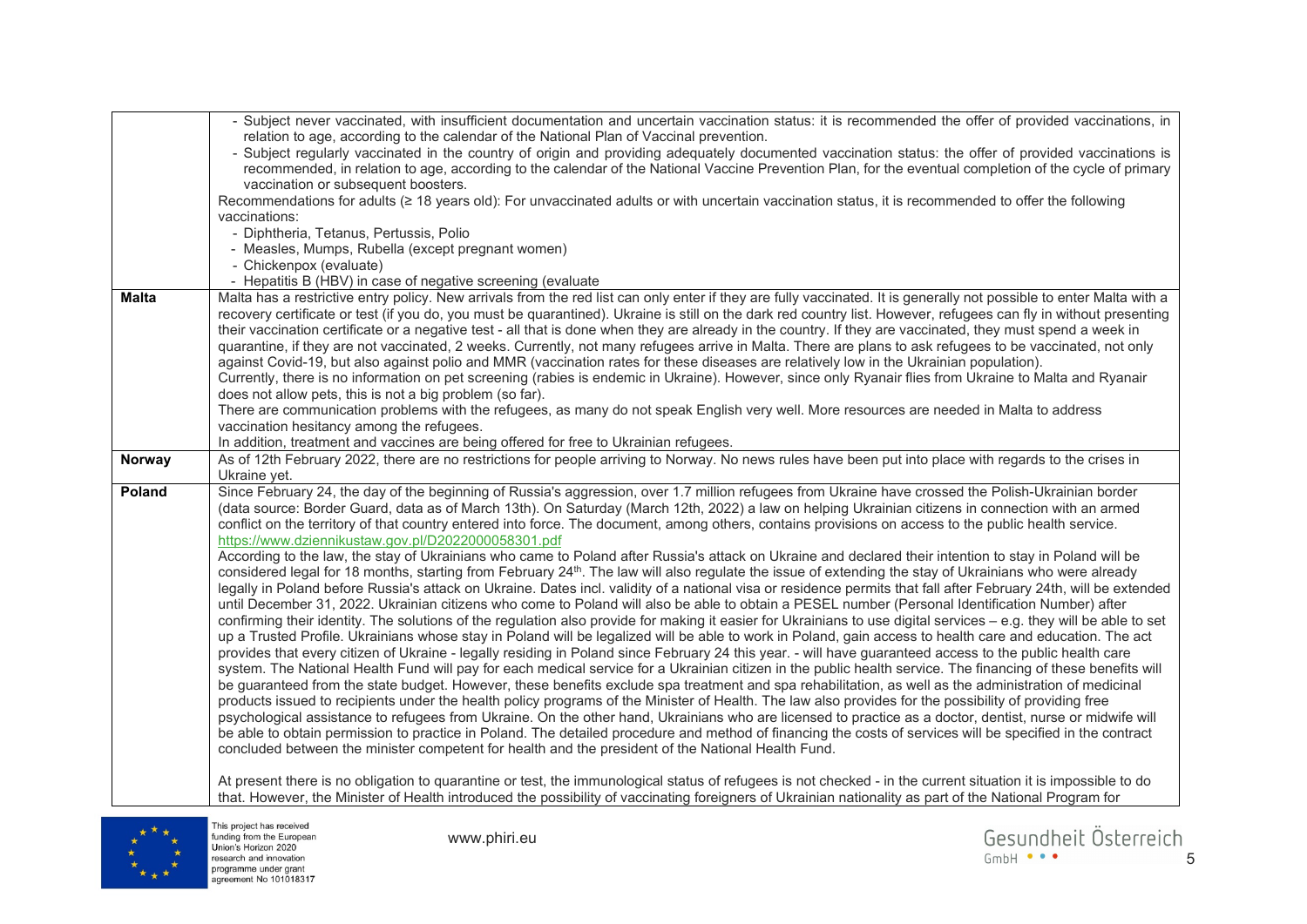| Vaccination against Covid-19. The recommended vaccine is Vaccine Janssen J&J (single dose vaccine) for people over 18 years of age. In the<br>recommended vaccination schedules, it is also possible to use other preparations available under the National Vaccine Program against Covid-19. MRNA<br>vaccines should be used for persons under 18 who are eligible for vaccination (children and adolescents). In the case of continuation of the initiated<br>vaccination scheme, it should be carried out on the principles communicated by the Ministry of Health to vaccination points and currently in force in the                                        |
|------------------------------------------------------------------------------------------------------------------------------------------------------------------------------------------------------------------------------------------------------------------------------------------------------------------------------------------------------------------------------------------------------------------------------------------------------------------------------------------------------------------------------------------------------------------------------------------------------------------------------------------------------------------|
| implemented National Vaccine Program against Covid-19. https://www.gov.pl/web/zdrowie/szczepienia-przeciw-covid-19-cudzoziemcow-narodowosci-<br>ukrainskiej                                                                                                                                                                                                                                                                                                                                                                                                                                                                                                      |
| Communication of the Minister of Health of March 10th 2022: https://www.gov.pl/web/zdrowie/komunikat-w-sprawie-realizacji-szczepien-ochronnych-u-<br>dzieci-ktore-przekroczyly-granice-rzeczypospolitej-polskiej-z-ukraina-w-zwiazku-z-konfliktem-zbrojnym-na-terytorium-tego-panstwa (languages: Polish                                                                                                                                                                                                                                                                                                                                                         |
| and Ukrainian)                                                                                                                                                                                                                                                                                                                                                                                                                                                                                                                                                                                                                                                   |
| The Minister of Health informs that services related to the implementation of preventive vaccinations of children residing in Poland in connection with the<br>armed conflict in Ukraine as part of the preventive vaccination calendar (Protective Vaccination Program - PSO for 2022) should be provided in entities<br>performing medical activities in in the field of primary health care and take place according to the following rules:                                                                                                                                                                                                                  |
| 1. Persons staying on the territory of the Republic of Poland for a period of less than three months may voluntarily undergo preventive vaccinations<br>specified in the Protective Vaccination Program as obligatory for citizens of the Republic of Poland, with the use of vaccines made available by sanitary<br>and epidemiological stations on the current terms.                                                                                                                                                                                                                                                                                          |
| 2. Neonatal vaccination against tuberculosis and hepatitis B, as well as further vaccinations provided for in the Protective Vaccination Program, are<br>obligatory for children born in the territory of the Republic of Poland.                                                                                                                                                                                                                                                                                                                                                                                                                                |
| 3. Post-exposure vaccinations, which are required to ensure the health and life of the patient (tetanus, rabies), should be carried out immediately in<br>accordance with the doctor's decision.                                                                                                                                                                                                                                                                                                                                                                                                                                                                 |
| 4. Vaccinations are documented in the immunization card or in the vaccination eCard, Vaccination Booklet and medical documentation.<br>5. The primary health care physician caring for the child shall decide on the commencement, continuation or supplementation of the implementation of<br>protective vaccinations with PSO for 2022, including the dates of vaccinations, in accordance with an individual vaccination schedule.<br>6. Persons under the age of 19 residing in the territory of the Republic of Poland for more than three months are required to undergo preventive vaccinations<br>in accordance with the Preventive Vaccination Program. |
| Guidelines on how to vaccinate children from Ukraine in connection with an armed conflict in that country:<br>https://www.gov.pl/web/zdrowie/uzupelnienie-komunikatu-z-dnia-4-marca-2022-r-w-sprawie-realizacji-szczepien-ochronnych-u-dzieci-ktore-przekroczyly-<br>granice-rzeczypospolitej-polskiej-z-ukraina-w-zwiazku-z-konfliktem-zbrojnym-na-terytorium-tego-panstwa-o-wytyczne-dotyczace-sposobu-realizacji-<br>szczepien-u-dzieci-na-podstawie-programu-szczepien-ochronnych-pso-na-2022-rok (languages: Polish and Ukranian)                                                                                                                           |
| In accordance with the position of the Team for Protective Vaccinations, the Minister of Health recommends the implementation of protective vaccinations<br>from the day of arrival to Poland in children up to 19 years of age, not vaccinated against infectious diseases, according to the Individual Vaccination<br>Calendar (IKSz), established by the doctor qualifying for vaccination on the basis of the Protective Vaccination Programme (PSO) for 2022 r., with the use<br>of vaccines made available by sanitary and epidemiological stations on the current terms.                                                                                  |
| When a child is not vaccinated, parents or guardians should be encouraged to immunize their child under the PSO for 2022.<br>The priority actions should be:                                                                                                                                                                                                                                                                                                                                                                                                                                                                                                     |
| vaccination against measles with the MMR vaccine (against measles, mumps and rubella) in the youngest group of children in the second year of<br>life,                                                                                                                                                                                                                                                                                                                                                                                                                                                                                                           |
| vaccinations against diphtheria, tetanus, whooping cough and poliomyelitis according to age,<br>hepatitis B according to age,<br>$\overline{\phantom{a}}$                                                                                                                                                                                                                                                                                                                                                                                                                                                                                                        |
| vaccination against COVID-19 (except PSO). Important additional information:                                                                                                                                                                                                                                                                                                                                                                                                                                                                                                                                                                                     |



This project has received<br>funding from the European<br>Union's Horizon 2020<br>research and innovation<br>programme under grant<br>agreement No 101018317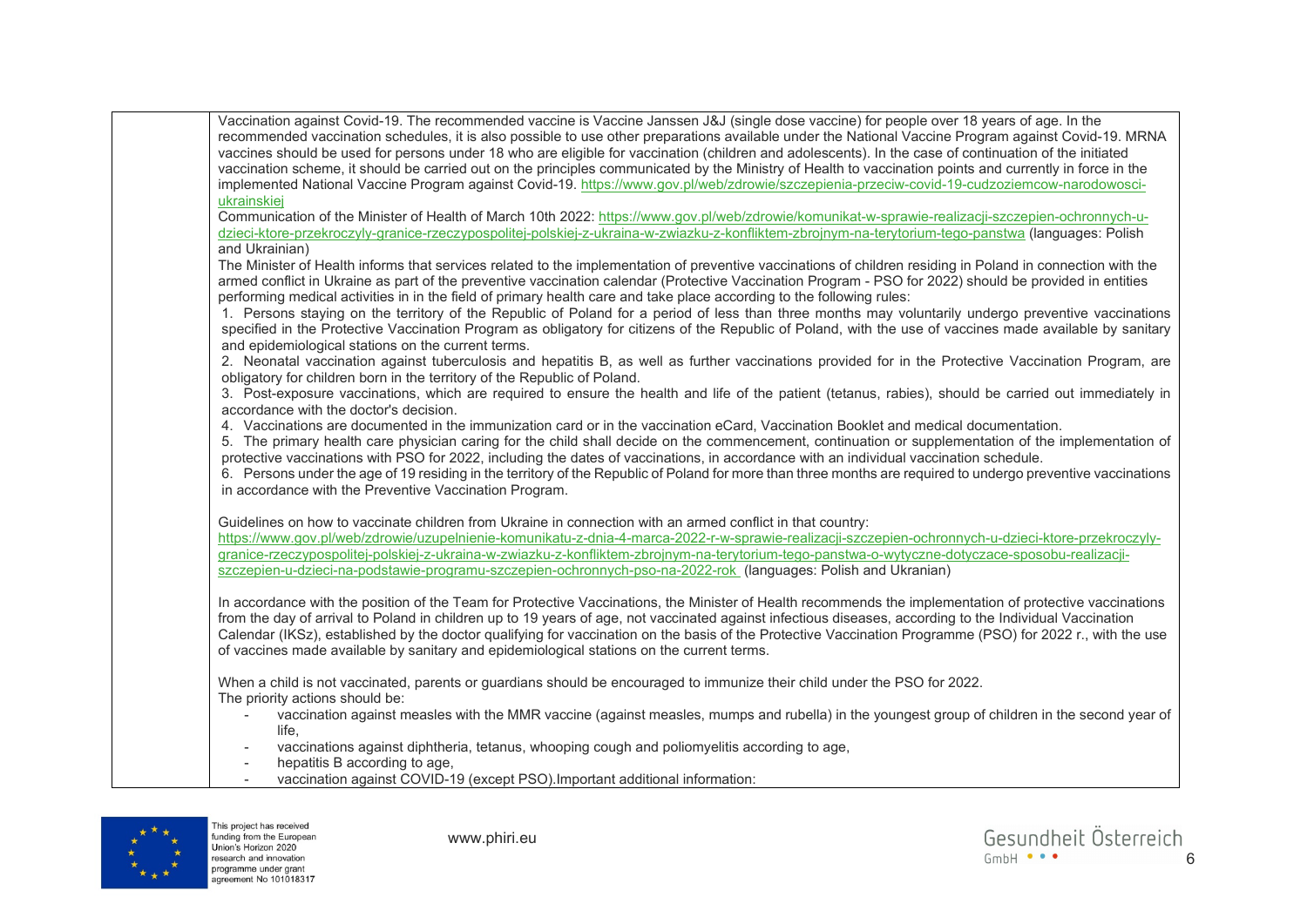|               | people staying in our country for more than 3 months from the date of crossing the border, are required to undergo preventive vaccinations or<br>$\mathcal{L}$<br>have a vaccination confirmation in accordance with the applicable PSO for 2022,                                                                                                                    |
|---------------|----------------------------------------------------------------------------------------------------------------------------------------------------------------------------------------------------------------------------------------------------------------------------------------------------------------------------------------------------------------------|
|               | in the absence of medical records of vaccinations, the child should be treated as unvaccinated and specific vaccinations should be recommended,<br>in the case of hospitalized children with unknown vaccination status, the status of immunity against viral hepatitis should be assessed by testing<br>$\overline{\phantom{a}}$<br>the level of anti-HBs antibody, |
|               | routine serological testing to determine the status of immunization is not recommended,<br>$\overline{\phantom{a}}$                                                                                                                                                                                                                                                  |
|               | keeping records of the child's vaccinations in accordance with the applicable recommendations, including electronic documentation of preventive                                                                                                                                                                                                                      |
|               | vaccinations in the vaccination e-card.                                                                                                                                                                                                                                                                                                                              |
|               | • information on the valuation of the service and the method of settlement for the services provided will be provided through the National Health                                                                                                                                                                                                                    |
|               | Fund.                                                                                                                                                                                                                                                                                                                                                                |
| Portugal      | Portugal has a large Ukrainian community, which facilitates communication with incoming refugees. Portugal has a national health care system, and                                                                                                                                                                                                                    |
|               | refugees are considered normal citizens. Therefore, they can access vaccinations and tests just like Portuguese citizens.                                                                                                                                                                                                                                            |
| <b>Serbia</b> | • There are no screening protocol for now.                                                                                                                                                                                                                                                                                                                           |
|               | • There is no additional regests for enetring besides those before war started. https://www.mfa.gov.rs/en/citizens/travel-serbia/covid-19-entry-                                                                                                                                                                                                                     |
|               | requirements                                                                                                                                                                                                                                                                                                                                                         |
|               | • See link above. Everyone who wants to be vaccinated in Serbia can request vaccination free of charge.                                                                                                                                                                                                                                                              |
|               | Refugees can use specific phone number. https://kirs.gov.rs/cir/aktuelno/kontakt-telefon-i-imejl-adresa-za-izbeglice-iz-ukrajine-i-one-koji-su-ih-primili-u-<br>srbiji/3901 The new specific camp for Ukainian refugees received first migrants. https://kirs.gov.rs/cir/aktuelno/dnevnik-ukrajinske-krize-prve-izbeglice-                                           |
|               | smestene-u-ca-vranje/3907                                                                                                                                                                                                                                                                                                                                            |
| Slovakia      | The Ukrainian refugees are accommodated with hosting families(facilities) asap. After a brief identification and registration they receive a health insurance                                                                                                                                                                                                        |
|               | card, and then are optionally navigated to regional hospitals for examination and eventually vaccination. The Covid-19 status is not the main issue. We                                                                                                                                                                                                              |
|               | bear in mind that UA has a neglected incidence of TB, and children vaccination is far bellow standard. Delayed treatment of chronic diseases included.                                                                                                                                                                                                               |
|               | We have decades of experience handling refugees from Balkan crisis, first Crym war, Iraq, and Syria. No new protocols were necessary.                                                                                                                                                                                                                                |
|               | We accept Ukrainian Covid-19 certificates. We offer vaccination, and create a Slovak digital record. Generally we are able to compile a DCC for any                                                                                                                                                                                                                  |
|               | citizen(national or foreign) partly vaccinated in third country after the vaccination history is verified.                                                                                                                                                                                                                                                           |
|               | Anybody who holds a health insurance card, has an electronic health record in our "government ehealth cloud". Vaccination history is recorded in Patient                                                                                                                                                                                                             |
|               | Summary, which is a subdivision of electronic health record                                                                                                                                                                                                                                                                                                          |
|               | This all applies to Ukrainian refugees who declare a wish to stay in Slovakia. Those who are targeting to third countries are provided with emergency care.                                                                                                                                                                                                          |
|               | All Ukrainian refugees without restriction become insurees of the state for a period of one month. Public transport is free of charge. The period could be                                                                                                                                                                                                           |
| Slovenia      | extended.<br>There are around 200 refugees at official centers, and around 3.000 are privately accommodated. Last week the government decided that refugees are                                                                                                                                                                                                      |
|               | temporary protection including the permit to work, a social security number and access to education. A meeting is currently being held at the Ministry of                                                                                                                                                                                                            |
|               | Health regarding health checks and vaccination procedures. It is not yet clear what measures will be taken (more information will be provided).                                                                                                                                                                                                                      |
| Spain         | • Ukrainian refugees who arriving to Spain are not required to have a vaccination certificate or PCR, they will have general health examination, not                                                                                                                                                                                                                 |
|               | exclusively for coronavirus. The specifications for this health examination will be addressed in the working group that the Government of Spain has                                                                                                                                                                                                                  |
|               | created to coordinate the arrival of refugees from Ukraine.                                                                                                                                                                                                                                                                                                          |
|               | https://www.heraldo.es/noticias/nacional/2022/03/04/los-ucranianos-podran-venir-a-espana-sin-pcr-ni-certificado-de-vacunacion-1557539.html#                                                                                                                                                                                                                          |
|               | On March 9th temporary protection for the Ukrainian refugees for one year (that can be extended until three) was approved. This temporary protection                                                                                                                                                                                                                 |
|               | includes residence and work permit as well as health care assistance.                                                                                                                                                                                                                                                                                                |
|               | https://www.boe.es/boe/dias/2022/03/10/pdfs/BOE-A-2022-3715.pdf                                                                                                                                                                                                                                                                                                      |
|               | https://www.inclusion.gob.es/ficheros/ucrania/guia_desplazados_ucranianoses.pdf                                                                                                                                                                                                                                                                                      |